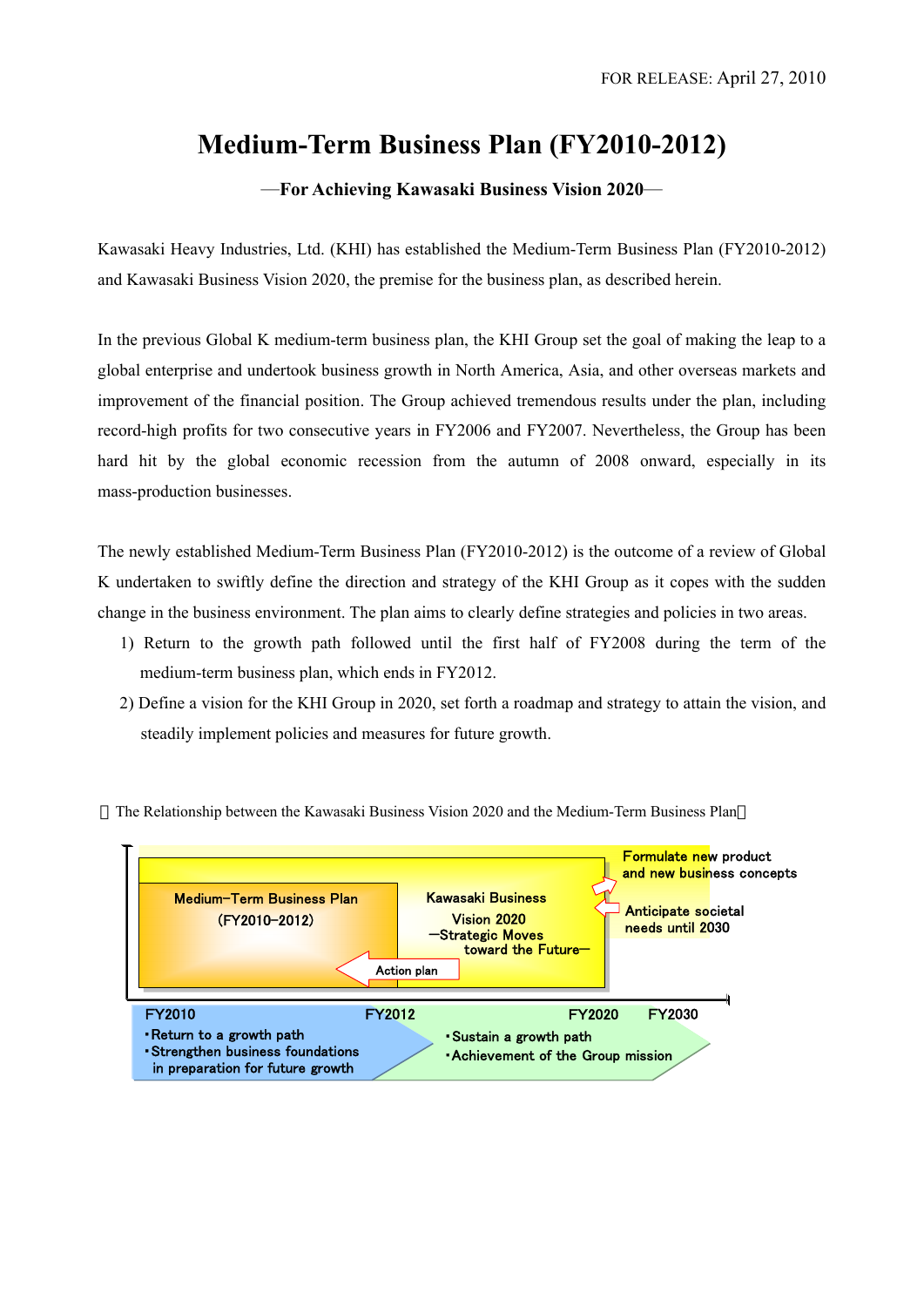Kawasaki Business Vision 2020 sets forth a vision of the KHI Group in 2020 and a roadmap and strategy to attain the vision. To achieve the Group mission

"Kawasaki, working as one for the good of the planet

- We are the Kawasaki Group, a global technology leader with diverse integrated strength.
- We create new value –for a better environment and a brighter future,"

the Company has clearly defined a business vision to which KHI should aspire and the strategic direction for each business segment. The vision also defines a quantitative vision of the KHI Group in FY2020 to facilitate consideration of management resource allocation planning from a long-term perspective.

### (1) Business Vision

- 1) A company that contributes to customers and society in three principal business sectors: transport systems, energy and environmental engineering, and industrial equipment
- 2) A company that nimbly adapts to changes in the business environment and has established an earnings structure that makes possible sustainable growth investment
- 3) A company that develops business globally while attaching importance to *monozukuri* (manufacturing) in Japan
- 4) A company that continues to develop and refine environment-friendly business operation
- 5) A company that places importance on CSR and is trusted wherever it does business around the world
- 6) A company whose employees work with vigor and enthusiasm in a safe, worker-friendly work environment

#### (2) Basic Strategy

- 1) Strengthening of the business base
- Classify each business as a " developing business," a " core profit-making business," or a "business requiring review" and concentrate management resources on developing businesses and core profit-making businesses. On the basis of careful examination of market trends, implement structural reform or downsize or withdraw from businesses requiring review.
- In the existing businesses that constitute the Group's earnings structure, maintain and increase competitiveness and create stable earnings and cash flow. Furthermore, actively pursue expansion into new products and new markets to develop an earnings structure for the future.
- 2) Reinforcement of development and technological capabilities and *monozukuri* capabilities
- Anticipate developments in society until around 2030 and identify business sectors where needs will increase in the medium term to long term. On that basis, utilize the Group's intellectual assets to nurture and reinforce competitive new products and businesses.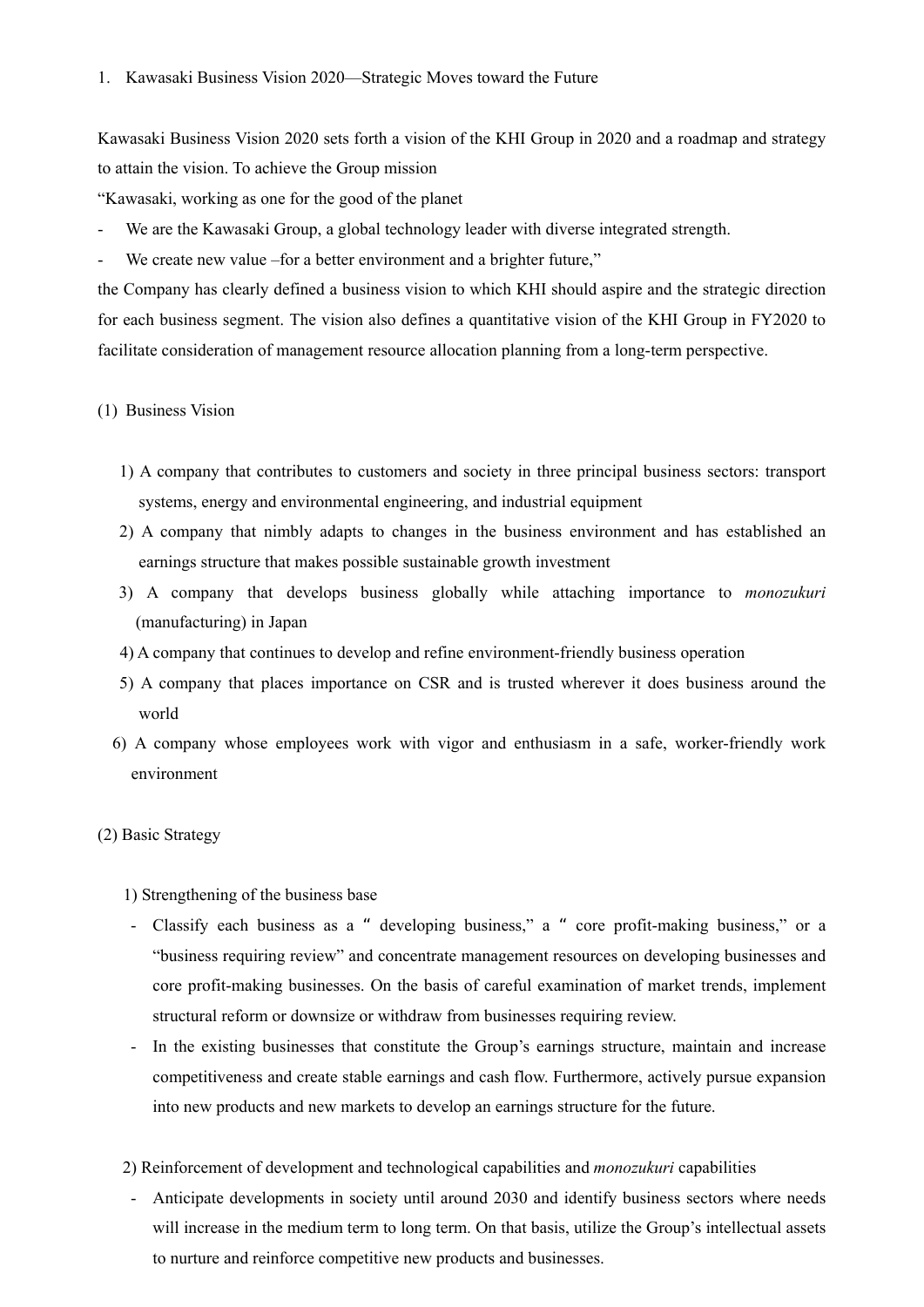- Position the Group's plants in Japan as development and production bases that integrate advanced technological capabilities and reinforce development and technological capabilities and *monozukuri* capabilities.

3) Global business development in overseas markets

- In overseas markets that offer prospects for expansion, principally developing countries, formulate regional market entry strategies based on existing products and technologies while simultaneously pursuing market development through product development adapted to regional needs.

# 4) CSR and environmental response

- Enrich lifestyles and improve the global environment through products that incorporate the ultimate in energy-saving, low environmental impact technologies.
- Establish the 2020 Environmental Vision and engage in environment-friendly business operation. Be conscious of corporate social responsibility in all business activities and steadily implement CSR activities.

5) Implementation of personnel policies

- Develop and improve such systems as personnel and education and create a corporate climate in which employees strive to improve their skills and can take maximum advantage of their abilities.
- Prepare a safe, worker-friendly work environment that reflects consideration of work-life balance and diversity.
- (3) Quantitative Vision of Consolidated Performance in FY2020

| -Net sales: \#2 trillion | (Assumed exchange rate: ¥90=US\$1) |
|--------------------------|------------------------------------|
|                          |                                    |

# FY2009 Comparison (FY2009 sales: ¥1.18 trillion)

**-**Net sales**:** Increase of ¥820 billion

(including ¥600 billion from new products and new businesses)

-Overseas sales contribution: 30% increase (ratio to total sales: 50% to 65%)

-Net sales by region:

Japan: 30% increase; Developed countries: 100% increase;

Developing countries (Asia): 200% increase; Developing countries (Other): 100% increase

-Recurring profit: ¥100 billion or higher (Ratio of recurring profit to sales: 5.0% or higher)

(4) Management Resource Plan (Vision)

# 1) Capital investment

-Annual basis of ¥60 billion

Steadily implement scheduled updating of existing facilities and capital investment in overseas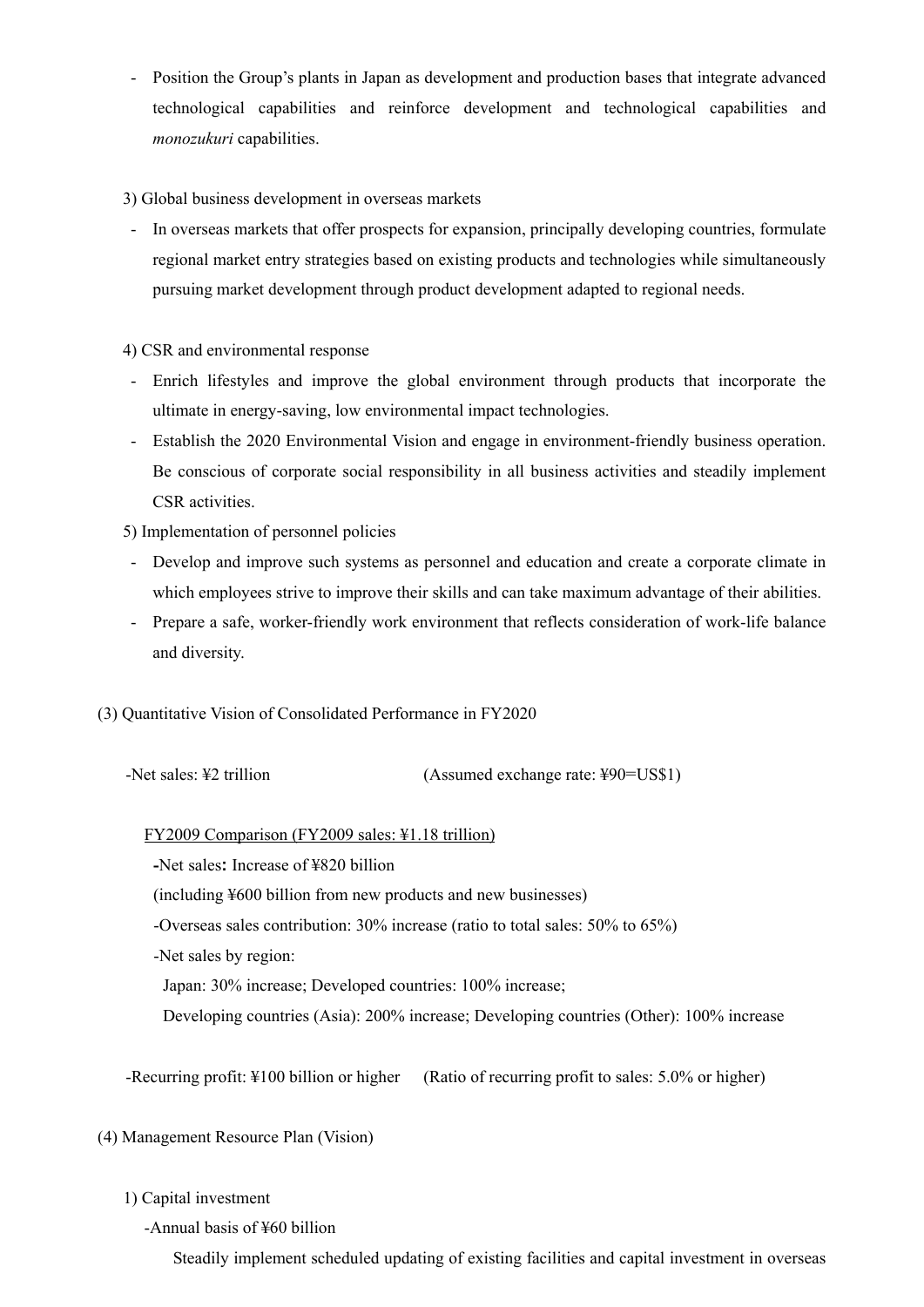facilities in line with overseas sales expansion.

## 2) R&D investment

## -Annual basis of ¥60 billion

Investment will expand in comparison with FY2006 to FY2009 (annual average: ¥37.0 billion) owing to new product and new business development in preparation for 2020.

# 3) Number of employees

-Basis of 35,000 people at the FY2020 year-end (an increase of 2,700 employees from the FY2009 year-end)

Aim to achieve the business vision by implementing productivity improvements and controlling hiring to below the level of the sales increase.

(5) Vision for Each Business Segment

# -Shipbuilding

One of the world's leading shipbuilding groups and an enterprise that plays a key role in marine transport, a critical part of the world's economic infrastructure, and contributes to solving critical global problems through energy conservation, low environmental impact products, and other measures

# -Rolling stock

A rolling stock manufacturer that takes advantage of world-class technologies and quality to engage in wide-ranging businesses, from high-speed railcars to LRT

#### -Aerospace

A leader in Japan's aerospace industry and an aircraft manufacturer with solid international competitiveness in terms of quality, cost, and delivery speed

### -Gas Turbines & Machinery

An equipment and systems manufacturer that does business globally in the transport system and energy and environmental engineering sectors

#### -Motorcycles & Engines

A world-class personal vehicle and engine manufacturer focused on motorcycles that leverages further penetration of the Kawasaki brand, supported by advanced environmental technologies, to leap ahead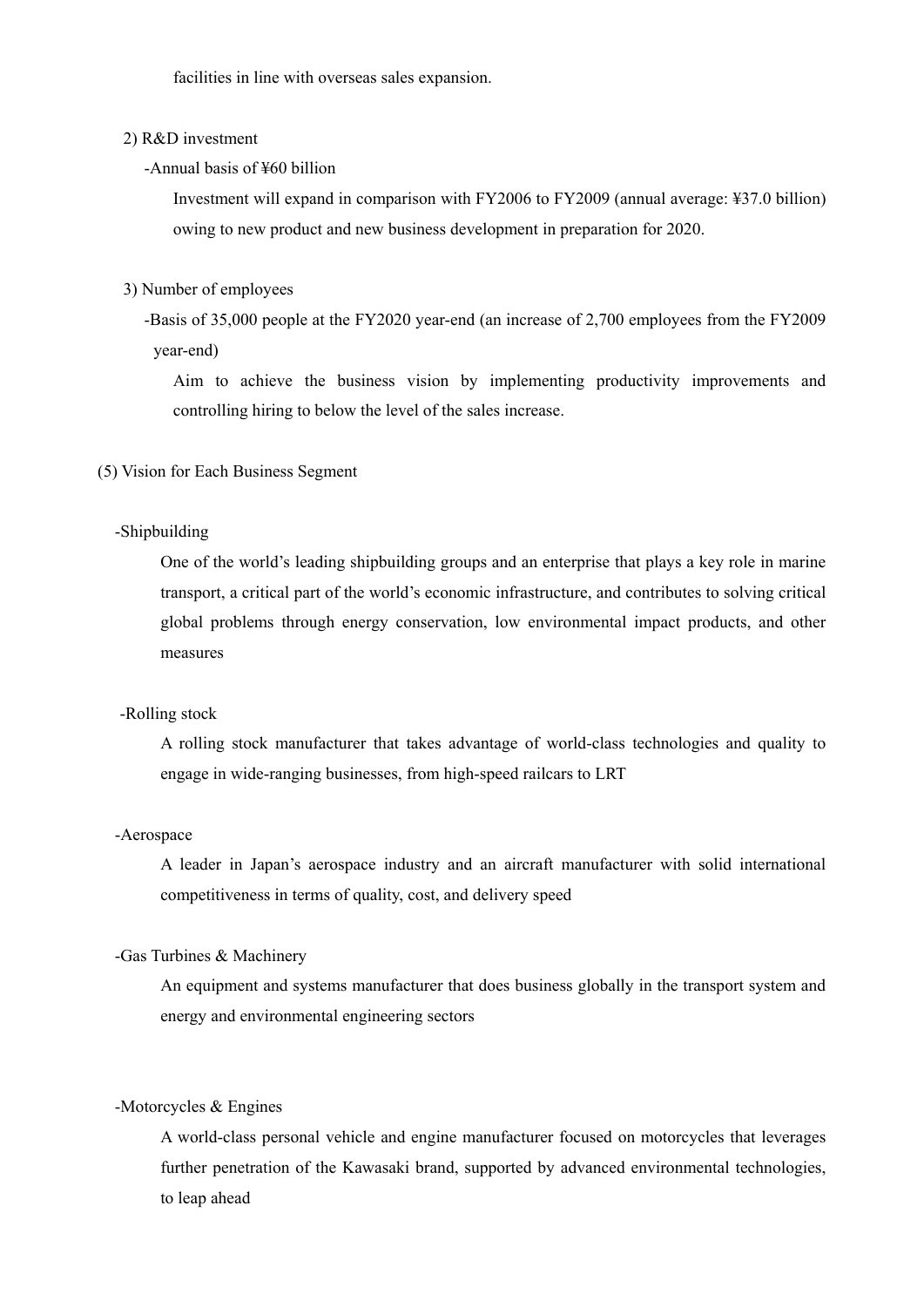# -Plant & Infrastructure Engineering

A distinctive plant engineering enterprise that provides products and technologies that can contribute to global environment protection and  $CO<sub>2</sub>$  reduction, with a focus on energy conservation, resource conservation, and resource recycling

#### -Precision Machinery

#### Industrial Hydraulic Products

A manufacturer of top brands in the global motion control sector that provides customers around the world with drive and control systems, engineering, and services centered on hydraulics technologies

#### Industrial Robots

A robot manufacturer that has established a position as a top provider of quality and total solutions in the automotive, semiconductor, and solar panel manufacturing sectors and opens up new market sectors with latent automation needs

#### **2. Medium-Term Business Plan (FY2010-2012)**

The Medium-Term Business Plan (FY2010-2012) establishes policies and measures for returning to a growth path by rebuilding the earnings structure and policies and measures to strengthen business foundations in preparation for future growth. Also, the Company has positioned the Medium-Term Business Plan as a concrete action plan for the first three years of the Kawasaki Business Vision 2020 and shortened the period of the plan to three years from the previous five years. By shortening the period of the business plan, the Company aims to define the timing for a return to a growth path by FY2012 and make possible a rapid and flexible response to changes in the business environment.

# (1) Basic Objectives

- 1) Return to a growth path
	- Rebuild the earnings structure during the term of the Medium-Term Business Plan and return to a growth path in preparation for achievement of the Kawasaki Business Vision 2020

# 2) Reinforcement of overall Group profitability

Pursue radical cost reduction and productivity improvement in all development, design, procurement, and *monozukuri* processes and reinforce overall Group profitability by implementing bold structural reform of businesses experiencing or expected to experience demand shortages.

#### 3) Strengthen business foundations in preparation for future growth

Steadily nurture new products and new businesses in preparation for achievement of the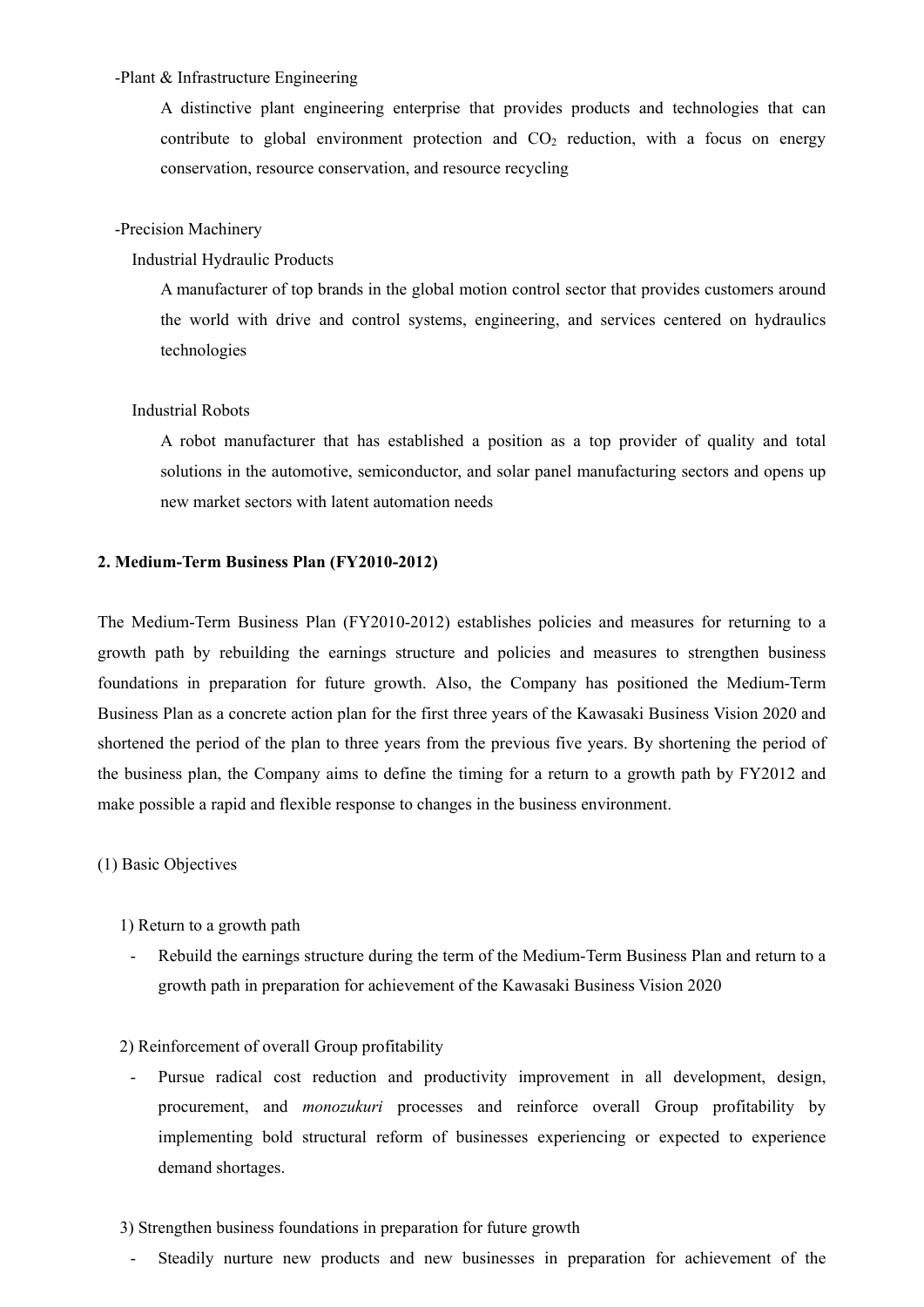Kawasaki Business Vision 2020 and engage in business overseas, focusing on developing countries.

4) Reinforcement of the Group's collective strength

- Reorganize the business structure through the re-merger of Kawasaki Heavy Industries, Ltd., Kawasaki Shipbuilding Corporation, Kawasaki Precision Machinery Ltd., and Kawasaki Plant Systems, Ltd. and establish an internal company system with companies to operate in seven business segments: Shipbuilding, Rolling Stock, Aerospace, Gas Turbines & Machinery, Plant & Infrastructure Engineering, Motorcycles & Engines, and Precision Machinery. In this way, accelerate the upgrading of existing products and product development in new business sectors. In particular, maximize the benefits of establishing a Plant & Infrastructure Engineering company.
- Reinforce the Group's collective strength by promoting the sharing and utilization of intellectual assets within the Group related to technology, marketing, and human resources.

5) Realization of a worker-friendly work environment

Develop such systems as personnel and education that place importance on work-life balance and diversity in preparation for further development of environmental management and CSR activities.

# (2) Quantitative Targets

Achieve the quantitative vision in the Kawasaki Business Vision 2020 by completing rebuilding of the earnings structure and accomplishing a return to a growth path during the term of the Medium-Term Business Plan.

# **Consolidated Quantitative Targets for FY2012**

| -Net sales                             | $41,400$ billion         | -Before-tax ROIC       | $8.5\%$                   |
|----------------------------------------|--------------------------|------------------------|---------------------------|
| -Operating income                      | ¥52 billion              | -Interest-bearing debt | ¥430 billion              |
| -Ratio of operating income to<br>sales | $3.7\%$                  |                        | (FY2012 year-end balance) |
| -Recurring profit                      | $\frac{1}{2}$ 56 billion |                        |                           |
| -Ratio of recurring profit to<br>sales | $4.0\%$                  |                        |                           |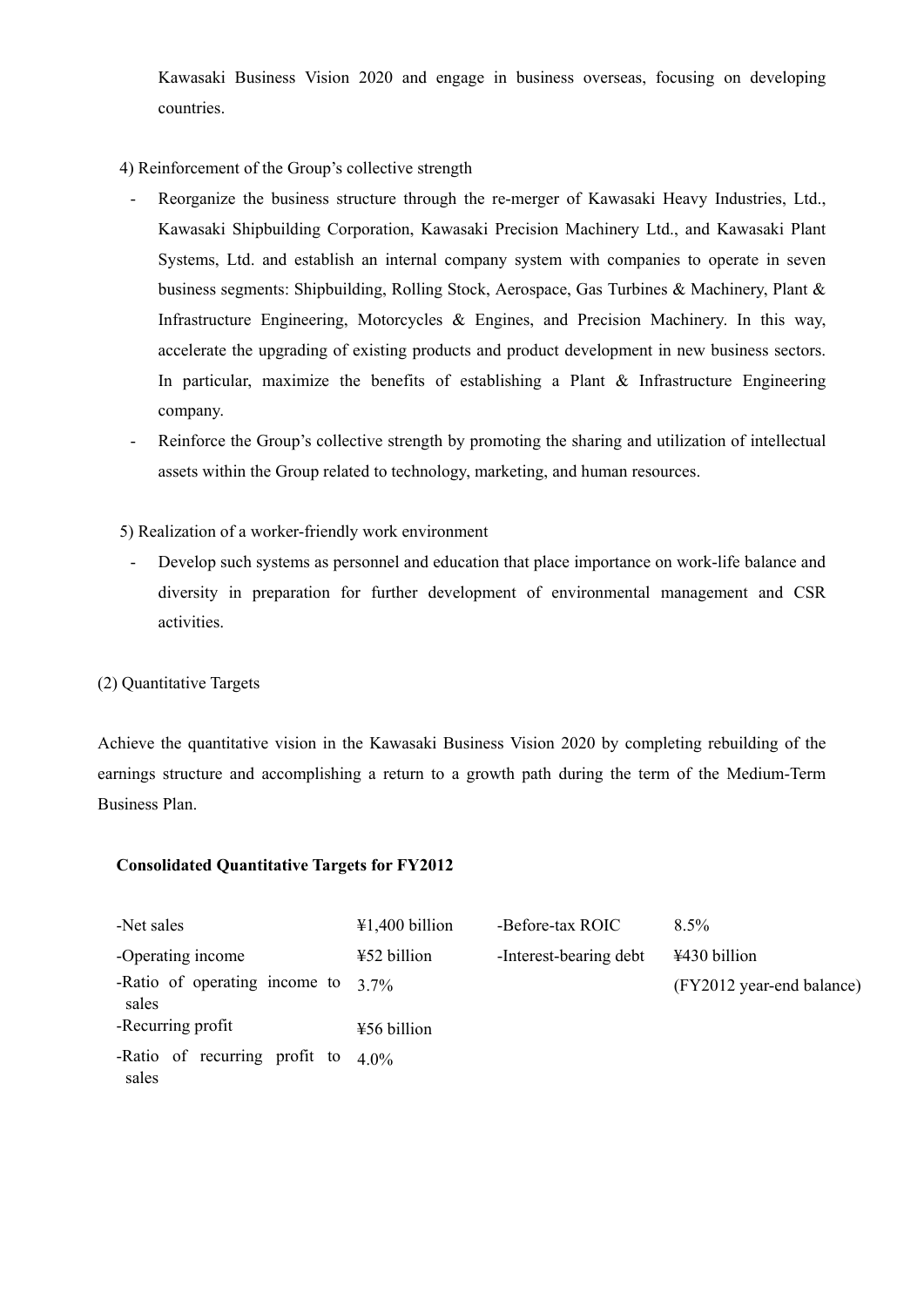|                  |               |            | (Billion yen) | Reference |
|------------------|---------------|------------|---------------|-----------|
|                  | <b>FY2009</b> | FY2010     | FY2012        | FY2020    |
|                  | (actual)      | (forecast) | (target)      | (vision)  |
| Net sales        | 1,173.4       | 1,280.0    | 1,400.0       | 2,000.0   |
| Operating income | $-1.3$        | 32.0       | 52.0          |           |
| (Ratio to sales) | $-0.1\%$      | 2.5%       | 3.7%          |           |
| Recurring profit | 14.2          | 32.0       | 56.0          | 100.0     |
| (Ratio to sales) | $1.2\%$       | 2.5%       | $4.0\%$       | $5.0\%$   |
| Before-tax ROIC  | $0.2\%$       | 5.6%       | 8.5%          |           |

| Debt-to-equity<br>ratio<br>(Fiscal year-end) | 1.55     | 1.55  | 1.30   |
|----------------------------------------------|----------|-------|--------|
| Equity ratio<br>(Fiscal year-end)            | $20.4\%$ | 20.8% | 24 0\% |

Exchange rate assumption: ¥90=US\$1

ROIC (return on invested capital) = (before-tax profit + interest expenses)  $\div$  invested capital

Debt-to-equity ratio = balance of interest-bearing debt  $\div$  total net assets

# **Shareholder returns**

-Continue to pay stable dividends in line with business results, using a consolidated payout ratio of 30% as the medium-term to long-term basis for dividend calculation.

## (3) Management Resource Plan

## 1) Capital investment

-Annual basis of ¥58 billion

Steadily implement new project-related investments and updating of aging facilities.

## 2) R&D investment

-Annual basis of ¥42 billion

Investment will expand in comparison with the average of the past three years (¥38 billion per year) owing to R&D activities to nurture new products and new businesses.

# 3) Number of employees

# -33,000 (at the fiscal 2012 year-end)

Minimize business environment-driven workforce fluctuations and maintain stable employment.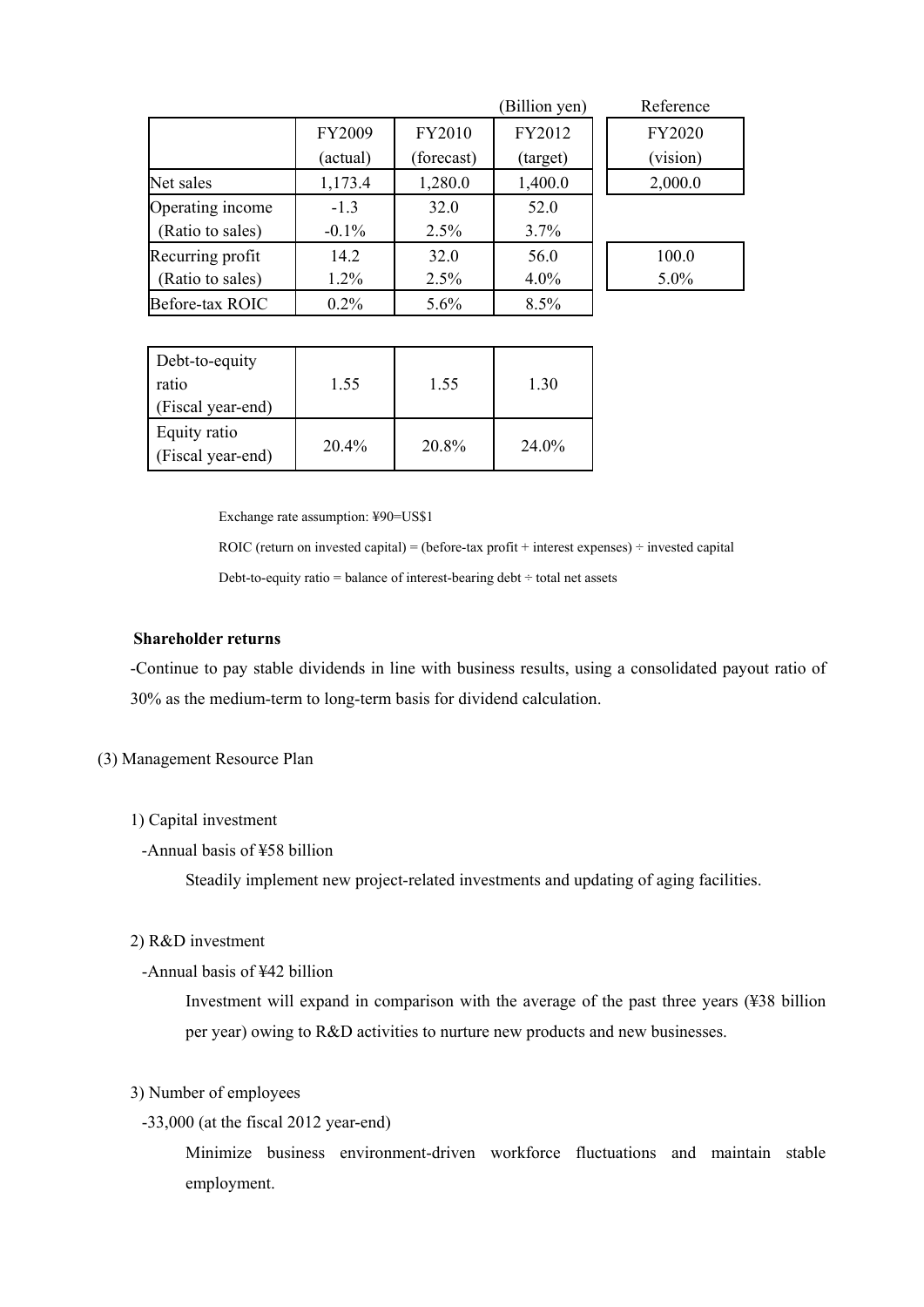- 1) Reinforce the capability to respond to changes in the business environment by lowering the breakeven point for mass-production businesses through means including fixed cost reductions and optimize inventory levels. Make putting the motorcycle business in the black an especially important priority.
- 2) For businesses that produce custom-built products based on individual orders, emphasize profitability, increase cost competitiveness by implementing rigorous risk management in business operation, and achieve the profit target.
- 3) Improve the financial position through cash flow improvement and reduction of interest-bearing debt.
- (5) Key Policies and Measures
	- 1) Reinforcement and nurturing of businesses that will constitute the future earnings structure
		- The business units and headquarters collaborate in the continuous nurturing of new products and businesses, taking a perspective that extends to 2030.
		- Strengthen the liaison and incubation functions for the rapid commercialization of developed technologies
	- 2) Acceleration of global business development
		- Engage in product development and market development that take into account the individual market characteristics of China, India, Brazil, and other developing countries in addition to European and North American countries.
		- -In response to overseas business expansion, develop an optimal business structure at the global level through collaboration among business sites in Japan and abroad and collaborative ventures with business partners in various countries.
	- 3) Group-wide sharing and utilization of intellectual assets
		- Put in place mechanisms to promote group-wide sharing and utilization of intellectual assets accumulated at each of the business units in areas such as technology, marketing, procurement, production, and human resources.
	- 4) Strengthen technological capabilities
		- Expand R&D investment at business units and headquarters and reinforce the upgrading existing products and development of new products.
		- At the Corporate Technology Division, engage in anticipatory research into core technologies for future businesses and reinforce R&D of basic technologies shared throughout the Group.